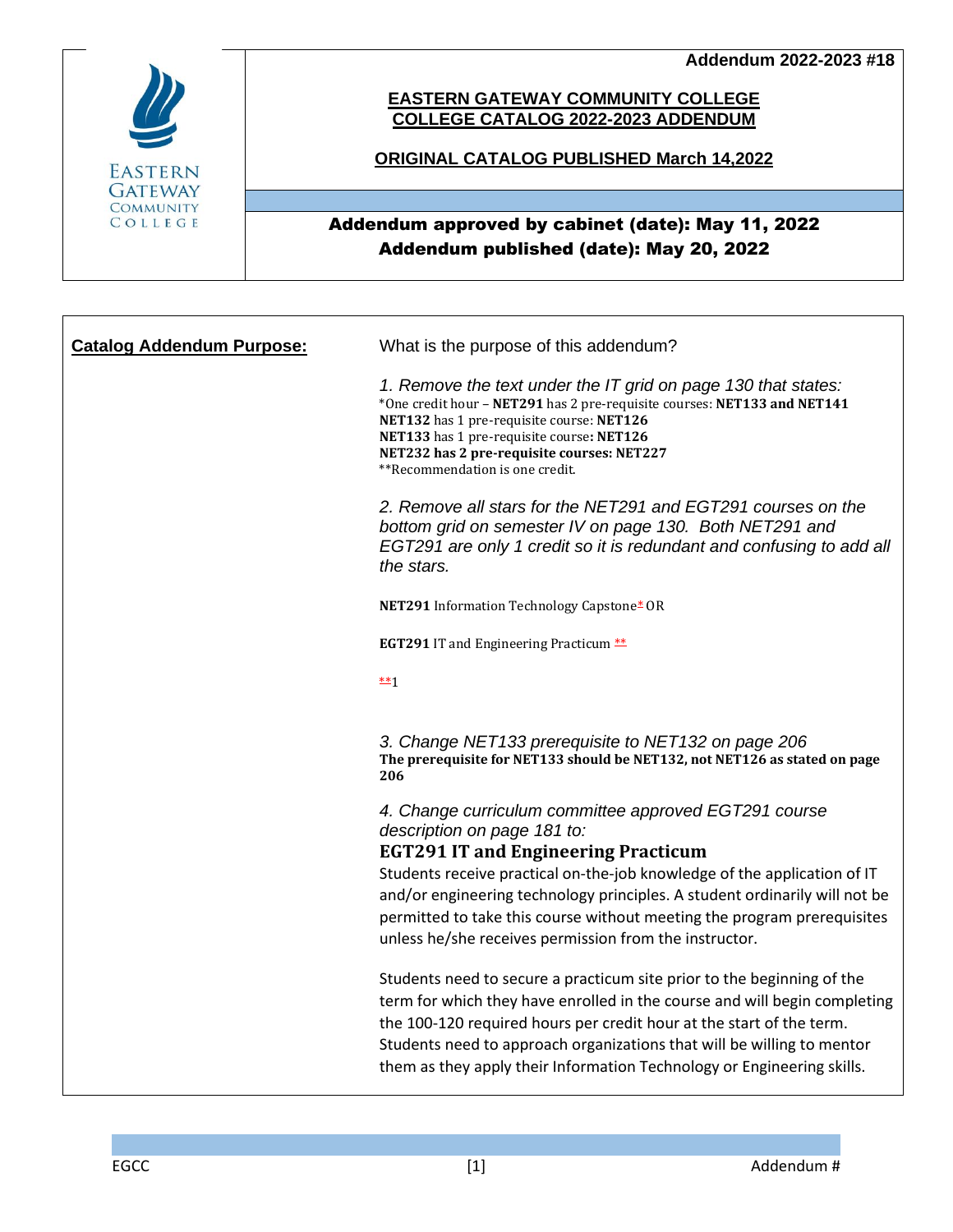|                                         | The course instructor does not secure the site – this is the student's<br>responsibility. The student will notify the instructor that they have been<br>accepted by a site and will provide the site supervisor's contact<br>information. The site supervisor and the student will then receive<br>paperwork that must be reviewed and signed before the practicum<br>begins. The instructor may also be able to provide additional information<br>to the student that will help them with their search and/or talk directly<br>with a site on the student's behalf. |
|-----------------------------------------|----------------------------------------------------------------------------------------------------------------------------------------------------------------------------------------------------------------------------------------------------------------------------------------------------------------------------------------------------------------------------------------------------------------------------------------------------------------------------------------------------------------------------------------------------------------------|
| <b>Catalog Addendum Effective Date:</b> | What is the effective date of this addendum?<br>4/29/2022                                                                                                                                                                                                                                                                                                                                                                                                                                                                                                            |
| <b>Catalog Addendum:</b>                | List the detailed changes to the catalog, i.e. updated curriculum<br>grid, updated tuition or fee, updated policy, etc.                                                                                                                                                                                                                                                                                                                                                                                                                                              |
|                                         | 1. Remove the text under the IT grid on page 130 that states:<br>*One credit hour - NET291 has 2 pre-requisite courses: NET133 and NET141<br>(this is redundant to the information in the course description)                                                                                                                                                                                                                                                                                                                                                        |
|                                         | NET132 has 1 pre-requisite course: NET126<br>(this is redundant to the information in the course description)                                                                                                                                                                                                                                                                                                                                                                                                                                                        |
|                                         | NET133 has 1 pre-requisite course: NET126<br>(this in incorrect - the prerequisite for NET133 is NET132, not NET126)                                                                                                                                                                                                                                                                                                                                                                                                                                                 |
|                                         | NET232 has 2 pre-requisite courses: NET227<br>(this is incorrect - NET232 only has 1 prerequisite, which is NET227)                                                                                                                                                                                                                                                                                                                                                                                                                                                  |
|                                         | **Recommendation is one credit.<br>(This is redundant since NET291 and EGT291 is already denoted as 1 credit on the<br>grid.)                                                                                                                                                                                                                                                                                                                                                                                                                                        |
|                                         | 2. Remove all stars for the NET291 and EGT291 courses on the<br>bottom grid on semester IV on page 130. Both NET291 and<br>EGT291 are only 1 credit so it is redundant and confusing to add all<br>the stars.                                                                                                                                                                                                                                                                                                                                                        |
|                                         | NET291 Information Technology Capstone* OR                                                                                                                                                                                                                                                                                                                                                                                                                                                                                                                           |
|                                         | <b>EGT291 IT and Engineering Practicum **</b>                                                                                                                                                                                                                                                                                                                                                                                                                                                                                                                        |
|                                         | $**1$                                                                                                                                                                                                                                                                                                                                                                                                                                                                                                                                                                |
|                                         | 3. Change NET133 prerequisite to NET132 on page 206<br>The prerequisite for NET133 should be NET132, not NET126 as stated on page<br>206                                                                                                                                                                                                                                                                                                                                                                                                                             |
|                                         | 4. Change curriculum committee approved EGT291 course<br>description on page 181 to:                                                                                                                                                                                                                                                                                                                                                                                                                                                                                 |
|                                         | <b>EGT291 IT and Engineering Practicum</b><br>Students receive practical on-the-job knowledge of the application of IT                                                                                                                                                                                                                                                                                                                                                                                                                                               |
|                                         | and/or engineering technology principles. A student ordinarily will not be                                                                                                                                                                                                                                                                                                                                                                                                                                                                                           |